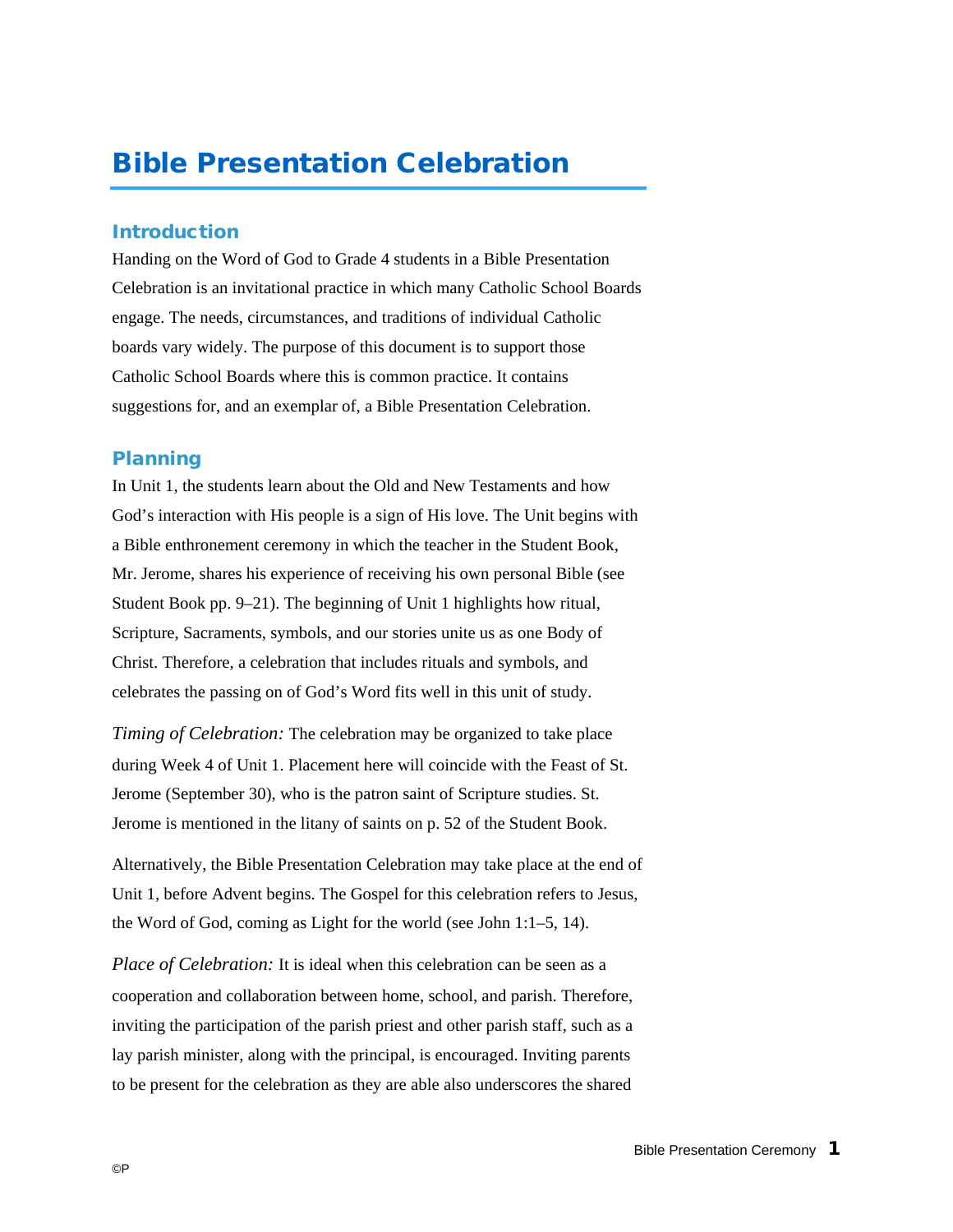responsibility for the child's faith development and makes for a joyous and memorable celebration. There may be hospitality provided following the celebration as well. There are many possibilities for where this celebration takes place.

#### *• Celebration at the Parish*

Some Catholic School Boards may have the Bible Presentation Celebration hosted in the parish. These celebrations may be held during a Mass or as a separate celebration during the day or evening at the parish. For these celebrations, planning would take place with the parish directly according to the established guidelines or practices of your Board for such celebrations.

*• Celebration at the School*

Some Catholic School Boards may have the Bible Presentation Celebration during a school-wide liturgy or in one communal celebration for all Grade 4 students.

*• Celebration in the Classroom*

Some Catholic School Boards may have the Bible Presentation Celebration during a classroom celebration.

# Inviting

The following guests may be invited to the Bible Presentation Ceremony:

- Parents/guardians, siblings, and grandparents
- Representative(s) from the parish (some parish organizations, such as Knights of Columbus, the Catholic Women's League, etc., support the purchase and presentation of the Bibles and some parishes may have a pastoral minister, youth minister, or permanent deacon)
- School Superintendent
- School System Chaplaincy Leader
- Special Education Teacher
- Educational Assistant

Sample invitations are included here.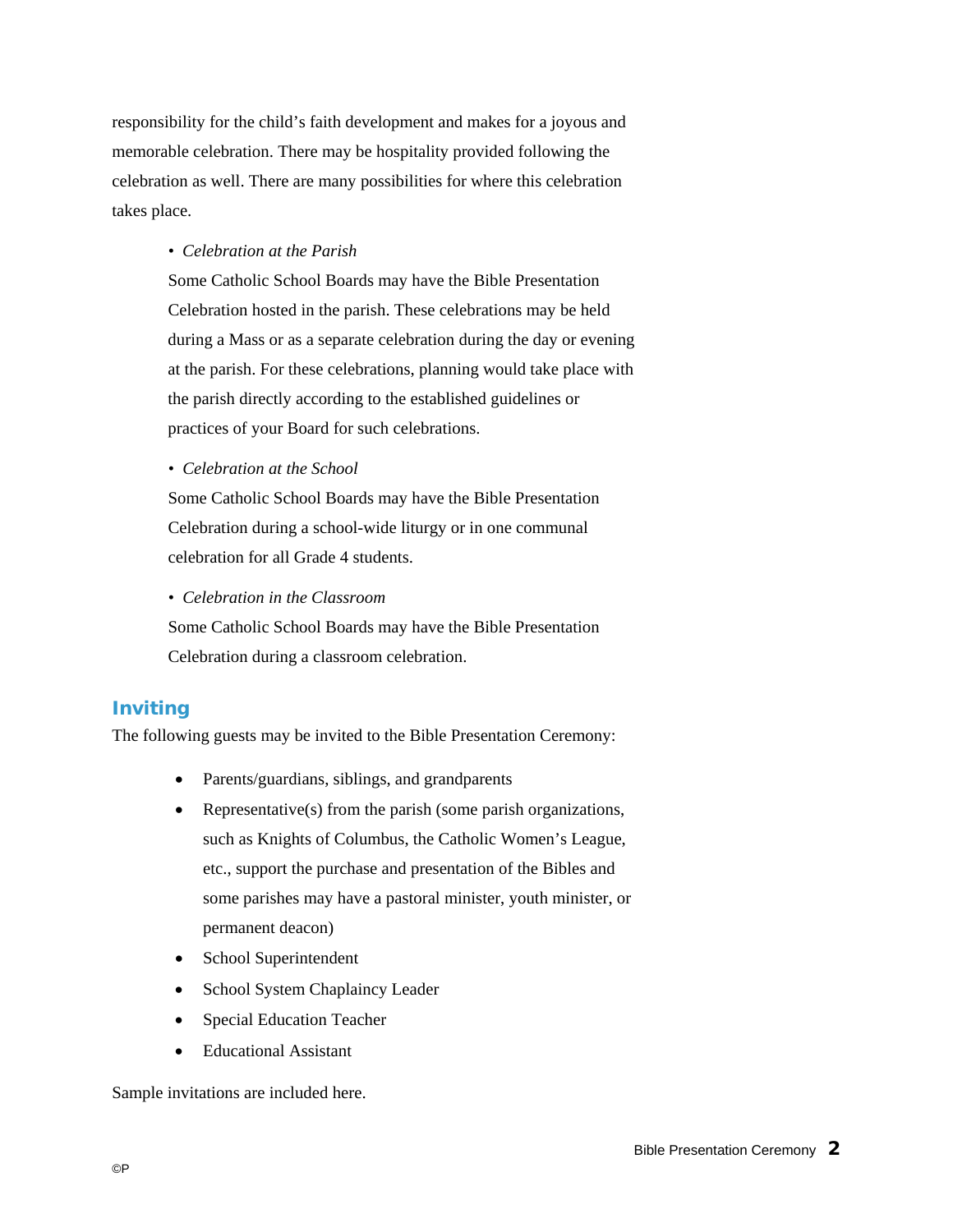# Preparing

There are several key places in Unit 1 that could be connected to the Bible Presentation Ceremony.

| <b>RESOURCE</b>                                                             | <b>LOCATION</b>                                                                                                                                          | <b>LESSON FOCUS</b>                                                                                 | <b>CONNECTION</b>                                                                                                                                                                                                                     |
|-----------------------------------------------------------------------------|----------------------------------------------------------------------------------------------------------------------------------------------------------|-----------------------------------------------------------------------------------------------------|---------------------------------------------------------------------------------------------------------------------------------------------------------------------------------------------------------------------------------------|
| Student Book                                                                | p. 10                                                                                                                                                    | Narrative:<br>Mr. Jerome tells of the special reception of his<br>own personal Bible.               | Discuss:<br>How might we feel when we<br>receive our own Bible?<br>Where might we keep our<br>Bible at home? How might<br>we plan to use it in our<br>prayer life, etc.?                                                              |
| <b>Student Book</b>                                                         | p. 19                                                                                                                                                    | Graphic:<br>Ritual action used before reading the gospel                                            | Highlight:<br>Students will use this ritual<br>action in the Bible<br><b>Presentation Ceremony</b>                                                                                                                                    |
| Teacher<br>Resource                                                         | Unit 1, p. 57<br>Lesson 2, Day 3:<br>During                                                                                                              | Question:<br>How do we use the Bible in our liturgies?                                              | Discuss:<br>We will be receiving our own<br>Bibles in a special<br>celebration. What important<br>pieces might we include in<br>our celebration?                                                                                      |
| Teacher<br>Resource                                                         | Unit 1, p. 59<br>Lesson 2, Day 3:<br>After                                                                                                               | <b>Reflect and Connect:</b><br>Arts Connection-The students will make art<br>pieces of Bible scenes | Teaching Tip:<br>Save these art pieces for<br>decoration at the Bible<br><b>Presentation Celebration</b>                                                                                                                              |
| Song<br>Track 1                                                             | First appears in<br>Unit 1, TR p. 21<br>God's Plan for<br>Our Salvation:<br>Before                                                                       | Growing in Faith, Growing in Christ (Version 2)                                                     | Highlight:<br>This song will used as the<br>opening song in the Bible<br><b>Presentation Celebration</b>                                                                                                                              |
| Song<br>Track 14                                                            | First appears in<br>Unit 5 Lesson 1,<br>TR p. 27<br>Unit 5<br>Lesson 1, Day 2:<br>After                                                                  | Go Out and Tell the World                                                                           | Highlight:<br>This song will used as the<br>closing song in the Bible<br><b>Presentation Celebration</b><br>Teaching Tip:<br>Because this song appears<br>in a later unit, it will need to<br>be rehearsed before the<br>celebration. |
| Song<br>Tracks 3 and 4<br>(Christian<br>meditation<br>music from Unit<br>1) | First appears in<br>Unit 1 Lesson, 2,<br>TR p. 53<br>Lesson 2, Day 2:<br><b>Before</b><br>and Lesson 3,<br>TR p. 76<br>Lesson 3, Day 4:<br><b>Before</b> | I Hear His Voice<br>Open My Heart to Your Love                                                      | Highlight:<br>This music may be used as<br>the Bibles are presented in<br>the Bible Presentation<br>Celebration                                                                                                                       |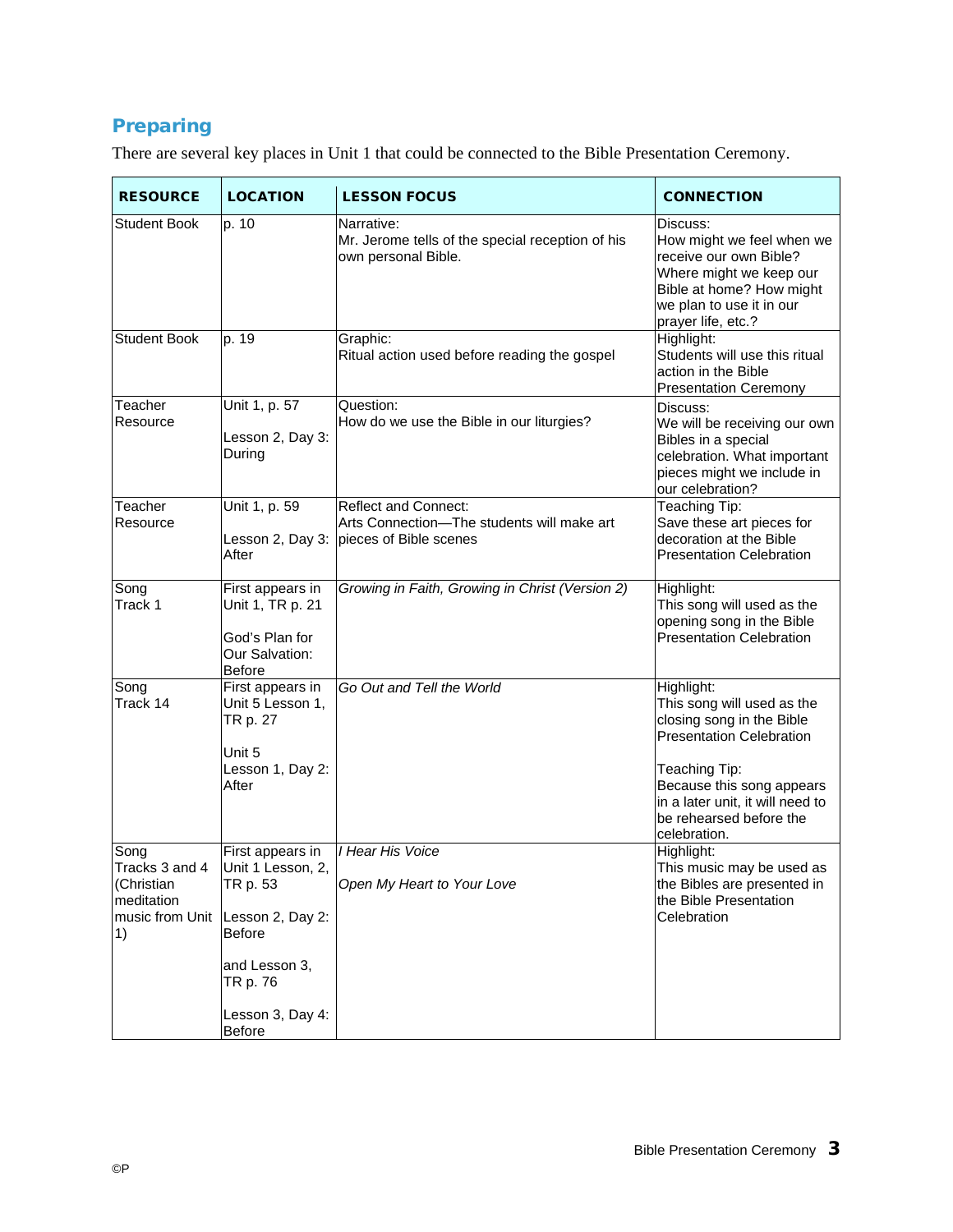# Sample Invitation

|           | Come join us for our Bible Presentation Celebration |
|-----------|-----------------------------------------------------|
| Date:     |                                                     |
| Time:     |                                                     |
| Location: |                                                     |
|           |                                                     |

|           | Come join us for our Bible Presentation Celebration |
|-----------|-----------------------------------------------------|
|           |                                                     |
| Date:     |                                                     |
| Time:     |                                                     |
| Location: |                                                     |
|           |                                                     |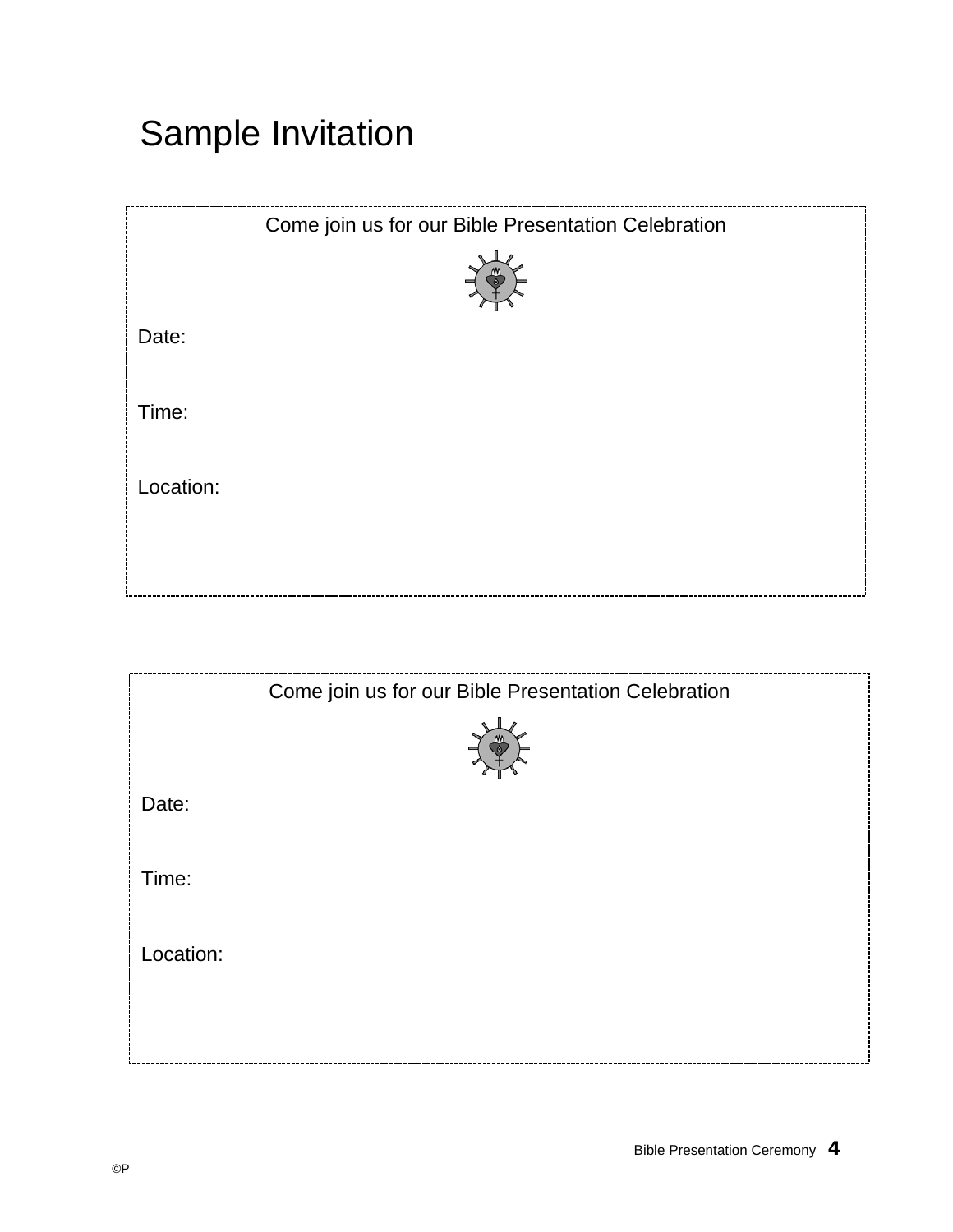# Sample Ceremony

# Gathering Song

*Growing in Faith, Growing in Christ* (version 2)

#### Greeting

Presider: *Let us begin with the sign of the cross. In the name of the Father, and of the Son, and of the Holy Spirit. Amen.*

#### Opening Prayer

Presider: *Let us pray.* 

*Almighty God and Father,*

*You reveal your love for us in so many ways—in the beauty of Creation, in the many blessings we receive, and most perfectly in your Son, Jesus Christ, the Word made flesh. Help us to know your Word as a living Word so that we may come to love one another more deeply and to proclaim your Word to the world. We ask this through your Son who lives and reigns with you in the unity of the Holy Spirit, God for ever and ever.*  All: *Amen*

#### Ritual Action

Invite a student to come forward to light a candle using these or similar words:

> *Jesus Christ is the Light of the World and the eternal Word of God. In lighting this candle, we remember how the Word brings light to all darkness.*

#### Gospel

Presider: *A reading from the holy Gospel according to John.* All: *Glory to you, O Lord.*

The assembly will sign themselves on the forehead, lips, and heart. This action is familiar to students and was part of the Week 2 lesson.

> Gospel: John 1:1–5, 14. Presider: *The Gospel of the Lord.*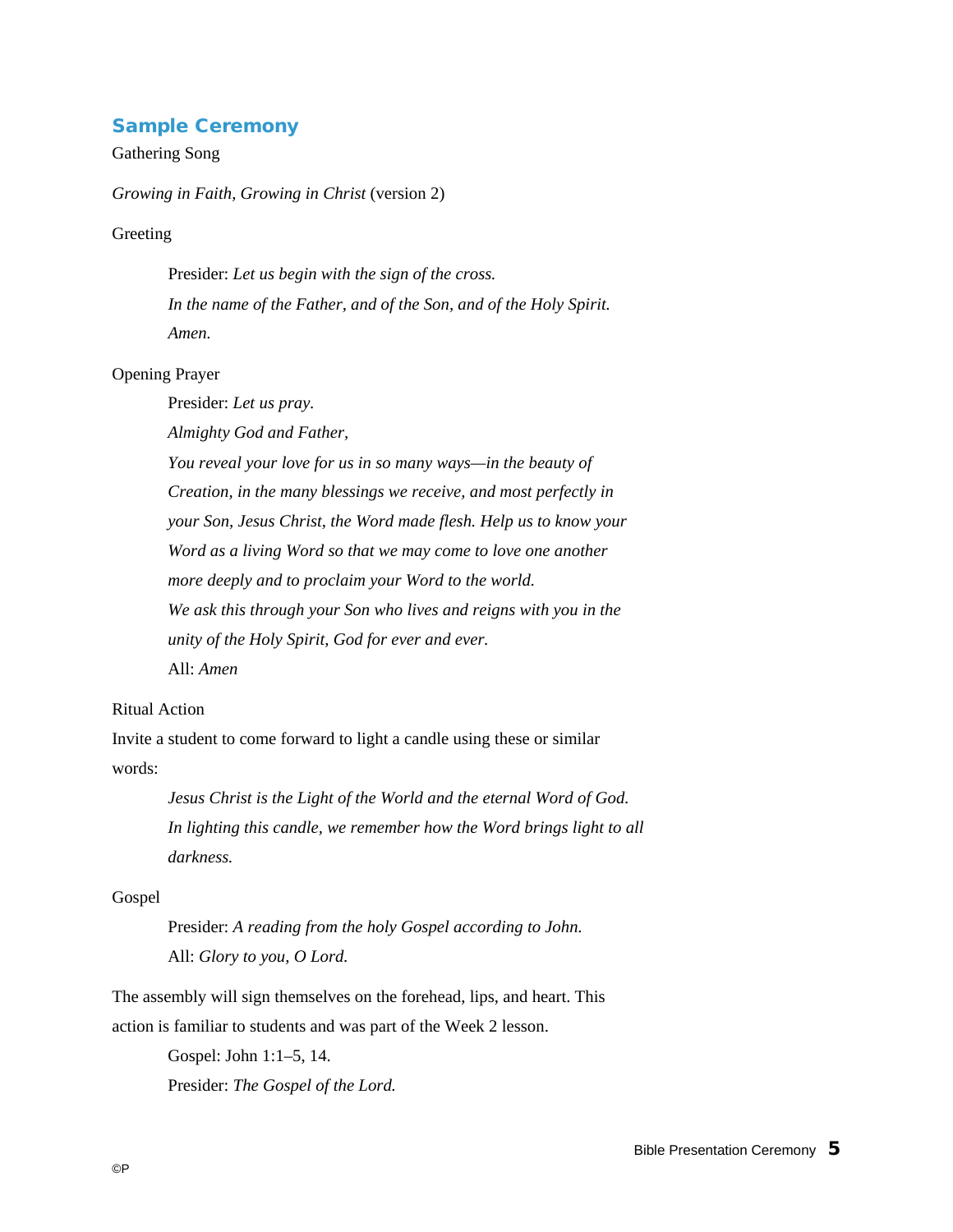All: *Praise to you, Lord Jesus Christ.*

#### Reflection

A brief reflection on the Gospel is now offered to the students and those gathered. The reflection can make the link between Jesus as both the light of the world (highlighted in the action of lighting the candle and in this reading) and the living Word (again, from this reading and also the Word which students are about to receive).

### Presentation of Bibles

Presider: *The Church has preserved and passed on the Word of God from generation to generation. In art, music, and liturgy, the Word of God has been proclaimed, celebrated, and treasured. Recognizing that we are all called to grow in faith and the love of Christ, we now prepare to hand on that precious gift to the students gathered here today. Knowing God's Word teaches and guides us, we now call forward the boys and girls to receive their Bible(s).*

As students come forward in line, the presider and those who are assisting stand at the front and present a Bible to each child using these or similar words:

*Receive the Good News. May you continue to grow in faith and the love of Christ.*

Student responds: *Thanks be to God.*

The student then returns to his or her seat with a Bible.

Prayer of the Faithful

Presider: *Trusting in the goodness of God, we place our prayers before Him.*

First Reader: *Lord, hear our prayer*. [Normally the reader of the first petition makes this pronouncement and the assembly repeats the response before beginning the first petition.]

All: *Lord, hear our prayer*.

First Reader: *For our bishops and priests and all those who teach us, may they be guided by your Holy Spirit as they help us to encounter your Word made flesh. We pray to the Lord.*